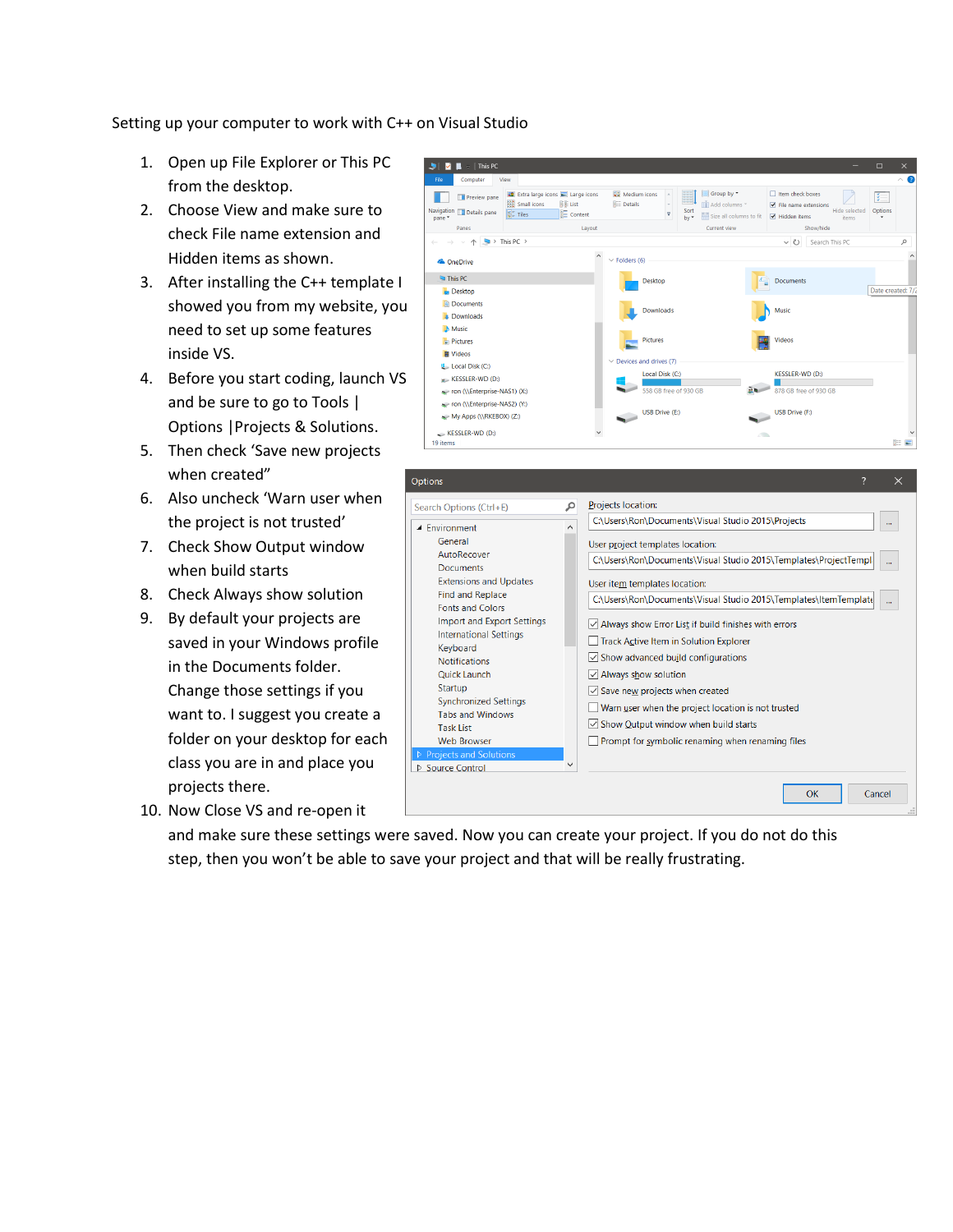## SETTING UP MENU OPTIONS

1. Now set up your menu options. Choose Tools | Import and Export Settings



- 2. On the first screen choose Reset all Settings.
- 3. Then choose No just reset…. Next

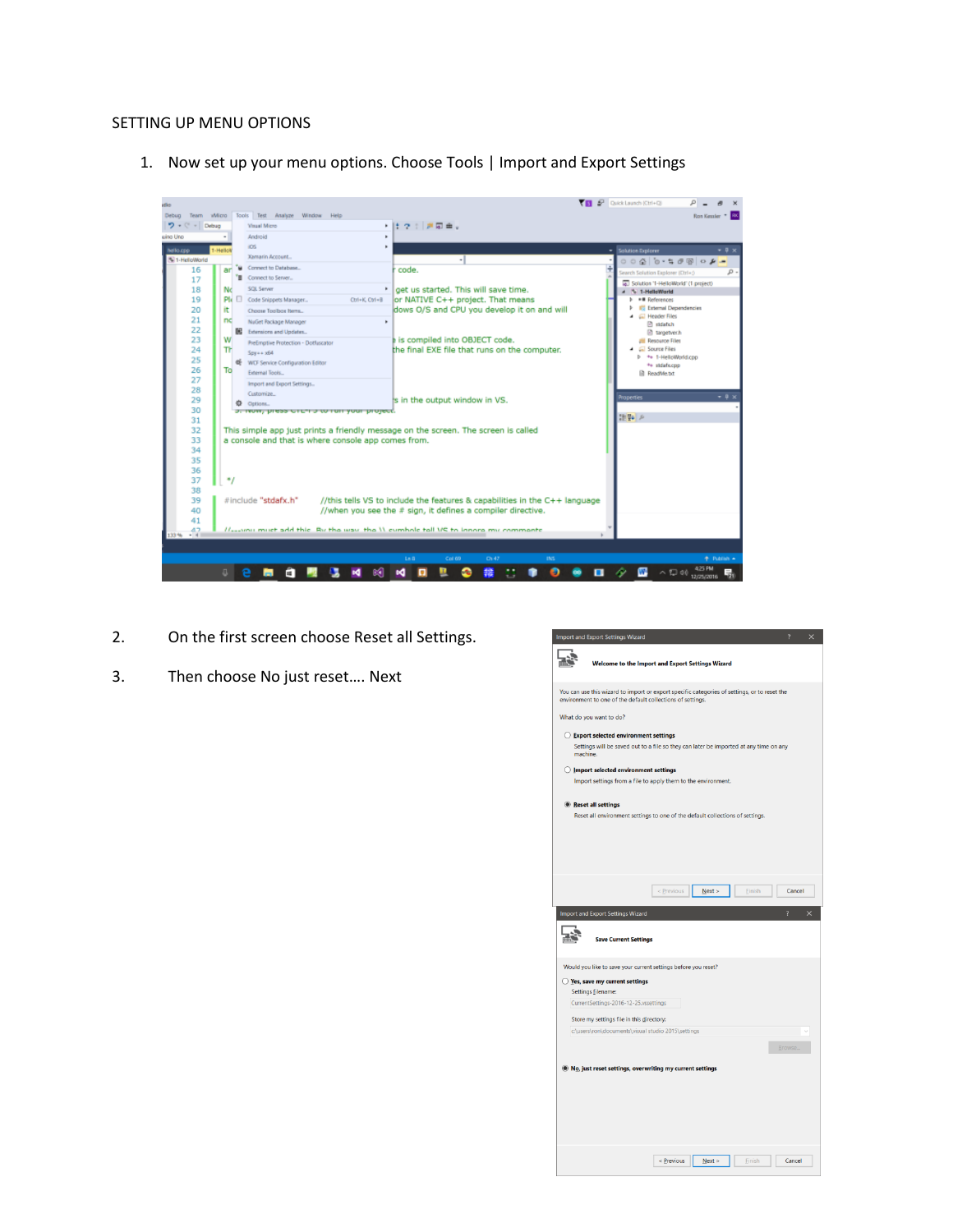4. Choose Visual Basic then Finish. This will make your menus be just like the computers in the classroom and also the videos/projects on my website. Any time you wish to change your menu settings do it like I am showing you.



## WORKING WITH SOLUTIONS THAT HAVE MULTIPLE PROJECTS

A solution in VS is where all the pieces and parts of your project is displayed. If you wanted to add music/video/still images you would place them in a folder inside your solution.

- 1. Open the project named 1-HelloWorld in VS by downloading from my site and unzipping it to the desktop.
- 2. Now open the folder and double-click on the .sln file you see. Any filename with the .sln extension will tell Windows to launch the app in VS and not Word or Excel or something.
- 3. When VS opens, you should see the Solution Explorer pane on the right side of the screen. Notice that this solution has more than one project. I did this so you could see different versions of my app all in one place.
- 4. You must tell VS which project to run when you press CTL-F5. So right-click on the first project and choose Set as startup project. To run the other project(s), do the same thing.